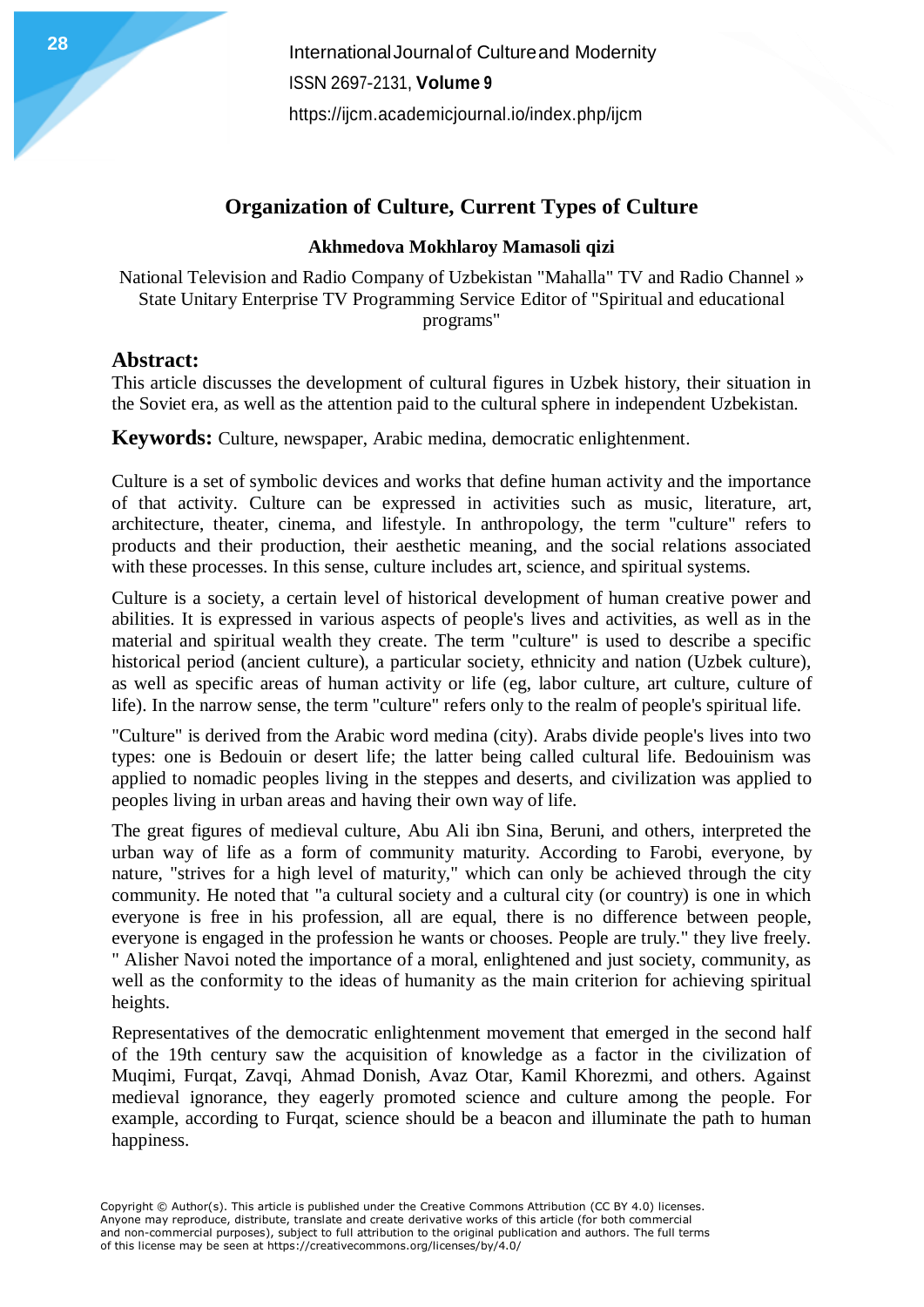Representatives of the Jadid movement in Turkestan in the late 19th and early 20th centuries, Munavvarqori Abdurashidkhon oglu, Mahmudhoja Behbudi, Abdulla Avloni, Abdurauf Fitrat, Sadriddin Ayni, and others, made significant contributions to the development of culture through their enlightenment work. They published various newspapers and magazines, established publishing houses and printing houses, opened libraries, theaters, new schools, promoted our past culture and history, and encouraged the deep acquisition of secular knowledge. As a result of the spread of enlightenment, the general culture of the people continued to rise.

In Europe, "culture" was originally understood to mean the purposeful influence of man on nature, as well as the education of man (from the Latin cultura - cultivation, care; from the Russian word "kultura"). Culture involves not only developing the ability to follow existing norms and traditions, but also encouraging the desire to follow them. Such a two-pronged approach to culture is specific to any society (e.g., Ancient. Jen in China, dharma in India). The Hellenes saw their main difference from the "uncivilized" barbarians as "paydei," or "educated." In the last days of ancient Rome, the concept of "culture" was also enriched with the content of social life that reflects the urban way of life, and became widespread in the Middle Ages. This notion is close to the notion of civilization that emerged later.

In Europe, a "critique" of culture and civilization emerged during the Enlightenment (J.J. Russo). At the same time, the corruption and moral degradation of "civilized" nations was countered by the simplicity and purity of the morals of peoples in the patriarchal stage of development. German philosophers sought a way out of this conflict in the realm of the "spirit," in the realm of moral (I. Kant), aesthetic (F. Schiller, Romantics) or philosophical (G. Gegel) consciousness. They saw these areas of consciousness as real M. and factors in human development. From the late 19th century onwards, the view of "local civilization" (O. Spengler) emerged. This idea saw civilization as the last stage in the development of a particular society.

In the development of science and technology, many sociologists and cultural scientists have argued that it is impossible to consistently implement M.'s unique idea. This is reflected in theories of polycentrism, the long-standing opposition of the West and the East, and the denial of other general laws of social development.

Contrary to the scientific and historical conception of culture, Marxist theory advanced the rules of M.'s class character in antagonistic societies, based on the rules of socio-economic formations and the relationship between the productive forces and production. The Leninist view that there are two cultures in each national culture in antagonistic formations contrasted the elements of "progressive democracy" and "socialism" with the culture of "dominant exploitation." Based on this principle, the "cultural revolution" of the dictatorial Soviet regime destroyed the great cultural masterpieces of many peoples and destroyed the national roots of cultural heritage.

Culture is a universal phenomenon, belonging to one nation, not a pure culture created by one nation alone. Although the main part of any national culture is created by that nation itself, it will, of course, have a share and influence of the universal culture created by the peoples of the world. culture can never be a class phenomenon. He serves everyone equally. These include masterpieces of art and literature, architectural monuments, statues, scientific achievements, and more.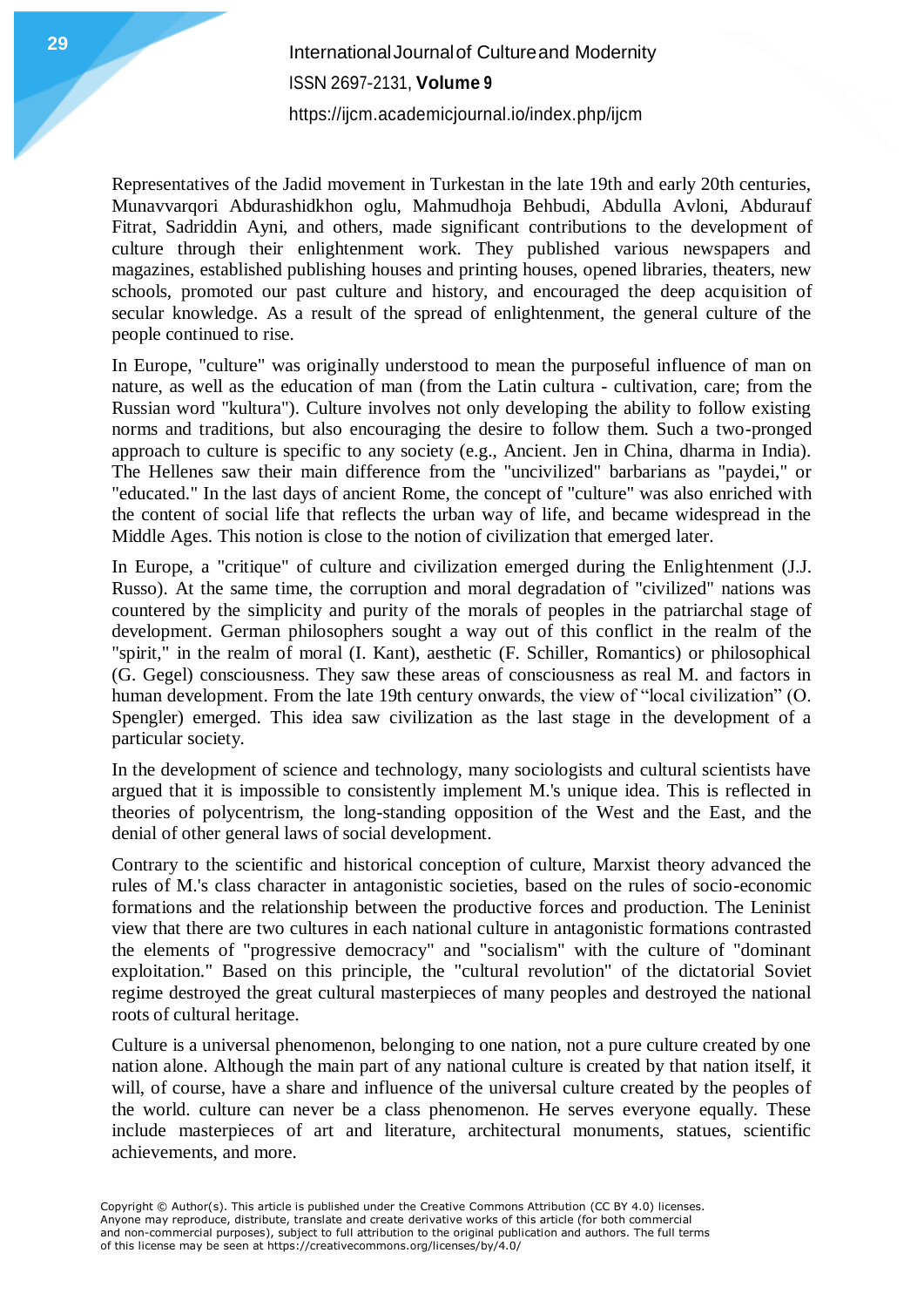Culture refers not only to the material results of human activity (machines, technical constructions, works of art, law, moral norms, etc.), but also to the subjective strengths and abilities (knowledge and skills, production and professional skills) of people in the process of labor. , intellectual, aesthetic and moral maturity, worldview, and their interactions within society and society).

There are two main types of culture - material and spiritual production. Culture is divided into material and spiritual culture. Material culture encompasses all areas of material activity and its outcomes (tools, housing, daily necessities, clothing, transportation, communications, etc.). Spiritual culture includes the spheres of consciousness and spirituality (knowledge, ethics, education, law, philosophy, ethics, aesthetics, science, art, literature, mythology, religion, etc.).

Every society has its own type of culture. With the change of societies, the type of culture also changes, but this does not mean that the development of culture has been interrupted, that the old culture has disappeared, and that cultural heritage and past values have been abandoned. Indeed, each new society necessarily inherits the cultural achievements of the previous society and incorporates them into a new system of social relations.

After the independence of Uzbekistan, as in all spheres of social life, radical changes took place in the field of culture. Wide opportunities have been created for the development of culture, both in form and content. Uzbekistan's transition to independent development has saved the national culture from a class approach and from artificially becoming a "single common culture." It should also be noted that during the last seventy years before independence, culture developed in the spirit of the dominant ideology, in the spirit of imitation of Western culture under the pressure of the dictatorial regime. Secondly, the rich past of the national M. has been studied in detail, and our people have been deprived of many of its priceless masterpieces. Along with the reforms carried out in the Republic of Uzbekistan during the years of independence in the field of social renewal, special attention is paid to the development of culture. Respect for the spiritual values of our people, their preservation and development, the restoration of our sacred religion, traditions, historical, scientific and cultural heritage have risen to the level of state policy. Adoption of the Law "On the State Language" (October 21, 1989, "National Program of Personnel Training" (August 29, 1997), Academy of Arts of Uzbekistan (1997), State Conservatory of Uzbekistan (2002) The Uzbek National Academic Drama Theater (2002), the adoption of a number of resolutions and decrees on the development of pop music, the restoration of the sacred names of many thinkers and scholars, and the wide celebration of their anniversaries at the international level. is a practical expression of care.

## **References:**

- 1. O`zbekiston Respublikasi Prezidentining "2019-2021 yillarda O`zbekiston Respublikasini inovatsion rivojlantirish strategiyasini tasdiqlash to`g`risidagi" PF-5544-sonli farmoni;
- 2. O`zbekiston Respublikasi Prezidentining "Iqtisodiyot tarmoqlari va sohalariga innovatsiyalarni joriy etish mexanizmlarini takomillashtirish bo'yicha qo'shimcha choratadbirlar to'g'risida" PQ-3698-sonli qarori;
- 3. Успенский И. В. Интернет-маркетинг. СПб.: БХВ, 2003. С. 21.